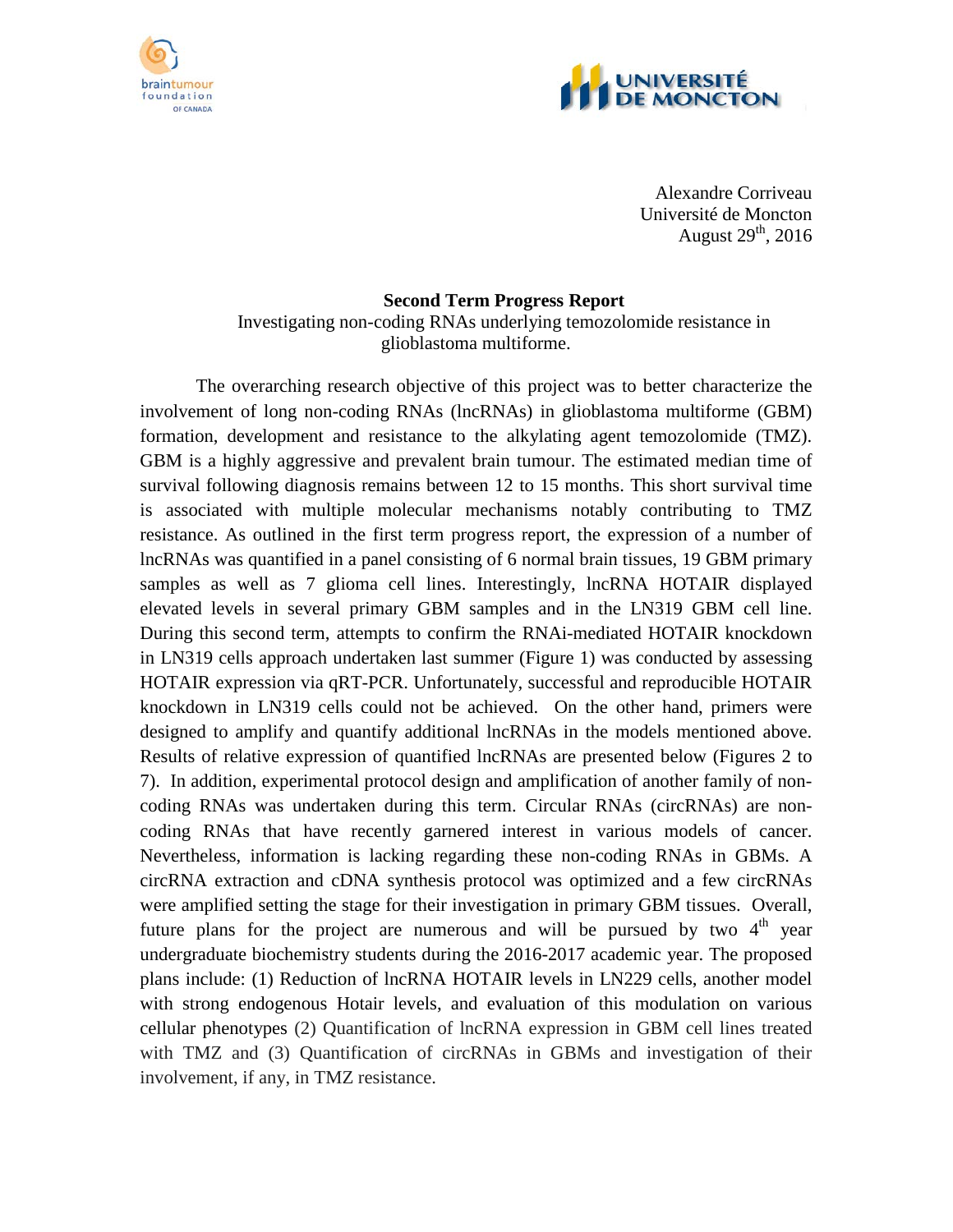



As a proud recipient of a Brain Tumour Foundation of Canada studentship, I am extremely thankful to Brain Tumour Foundation of Canada for the amazing opportunity I had these past two summers. This experience has been immensely rewarding on an intellectual, professional and personal level. Working in a biochemistry and molecular biology-focused laboratory, I have learnt many biomolecular concepts and techniques that are sure to become advantageous in the future. Such an experience gave me an opportunity to further the learnings I had been confronted with while studying the nervous system in the neurology unit of my medical program. I have fell in love with the depths and complexity of the human brain and its connection to other systems of the human body. In hopes that our paths cross once again in the near future, thank you to Brain Tumour Foundation of Canada, my supervisor Dr. Pier Jr. Morin and the entire research team at Université de Moncton.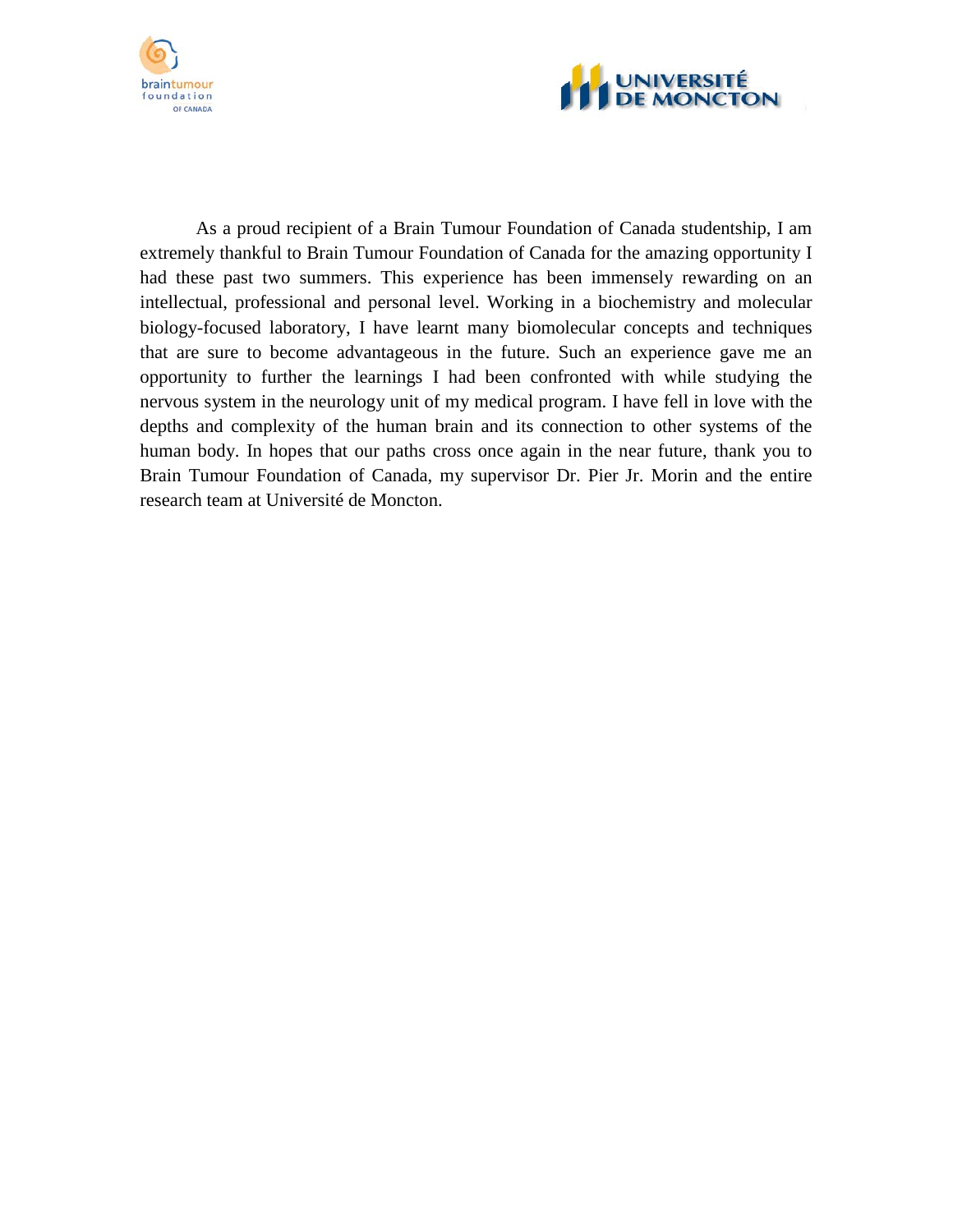



## Appendix : Figures



**Figure 1**: RNAi-mediated HOTAIR knockdown in LN319 cells detected by semi-quantitative PCR (2015). HOTAIR knockdown was further evaluated by qRT-PCR and adequate knockdown could not be confirmed (2016).



**Figure 2**: Relative expression of lncRNA HOTAIR in glioma samples as measured via qRT-PCR. C1-C6 represent the primary control samples, GBM1- GBM19 represent primary GBM samples and remaining samples represent glioma cell lines.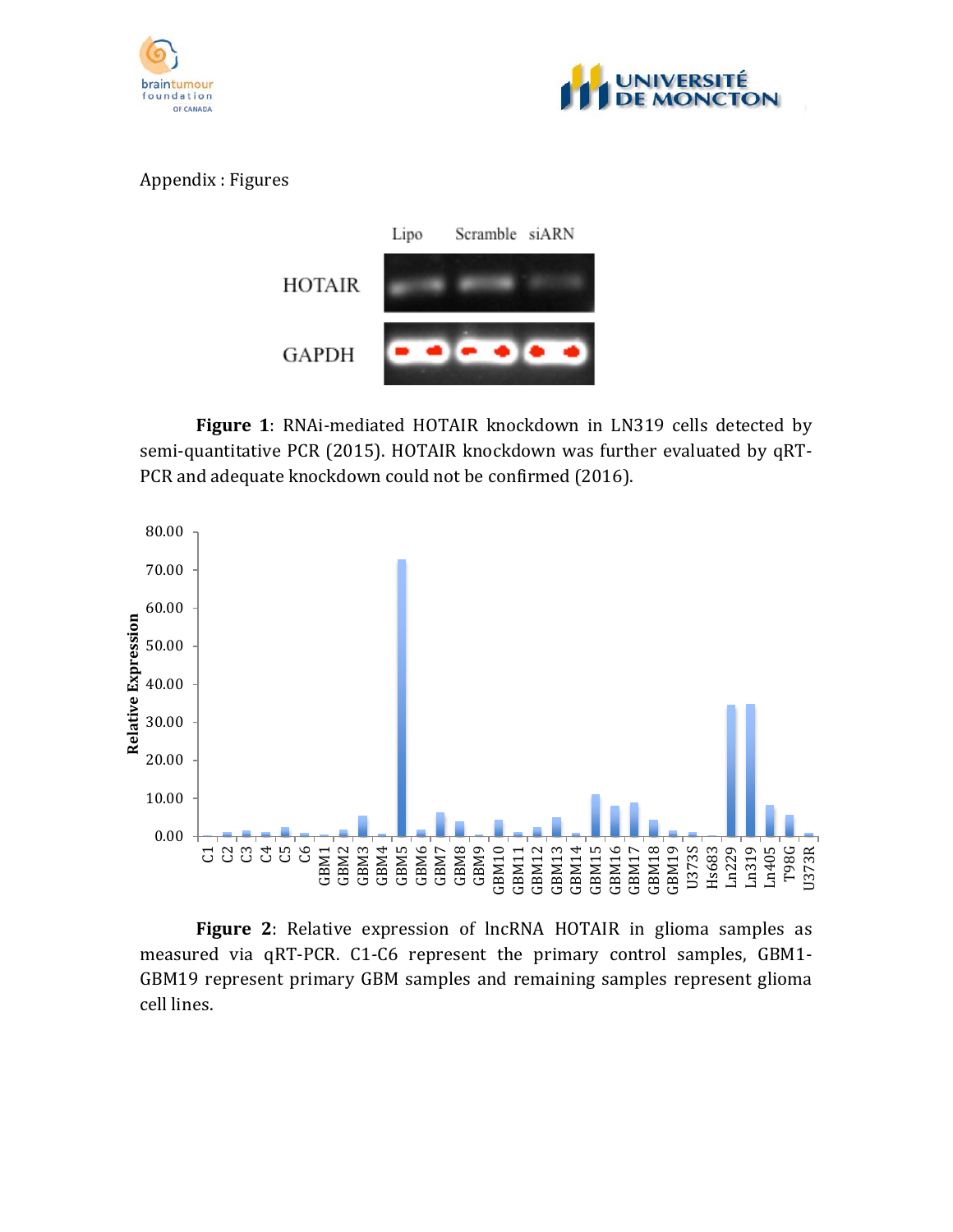

**Figure 3**: H19 transcript expression in GBMs. Relative expression of lncRNA H19 as quantified by qRT-PCR. C1-C6 represent the primary control samples, GBM1- GBM19 represent primary GBM samples and remaining samples represent glioma cell lines.



**Figure 4**: Xist lncRNA transcript expression in GBMs. Relative expression of lncRNA Xist as quantified by qRT-PCR. C1-C6 represent the primary control samples, GBM1-GBM19 represent primary GBM samples and remaining samples represent glioma cell lines.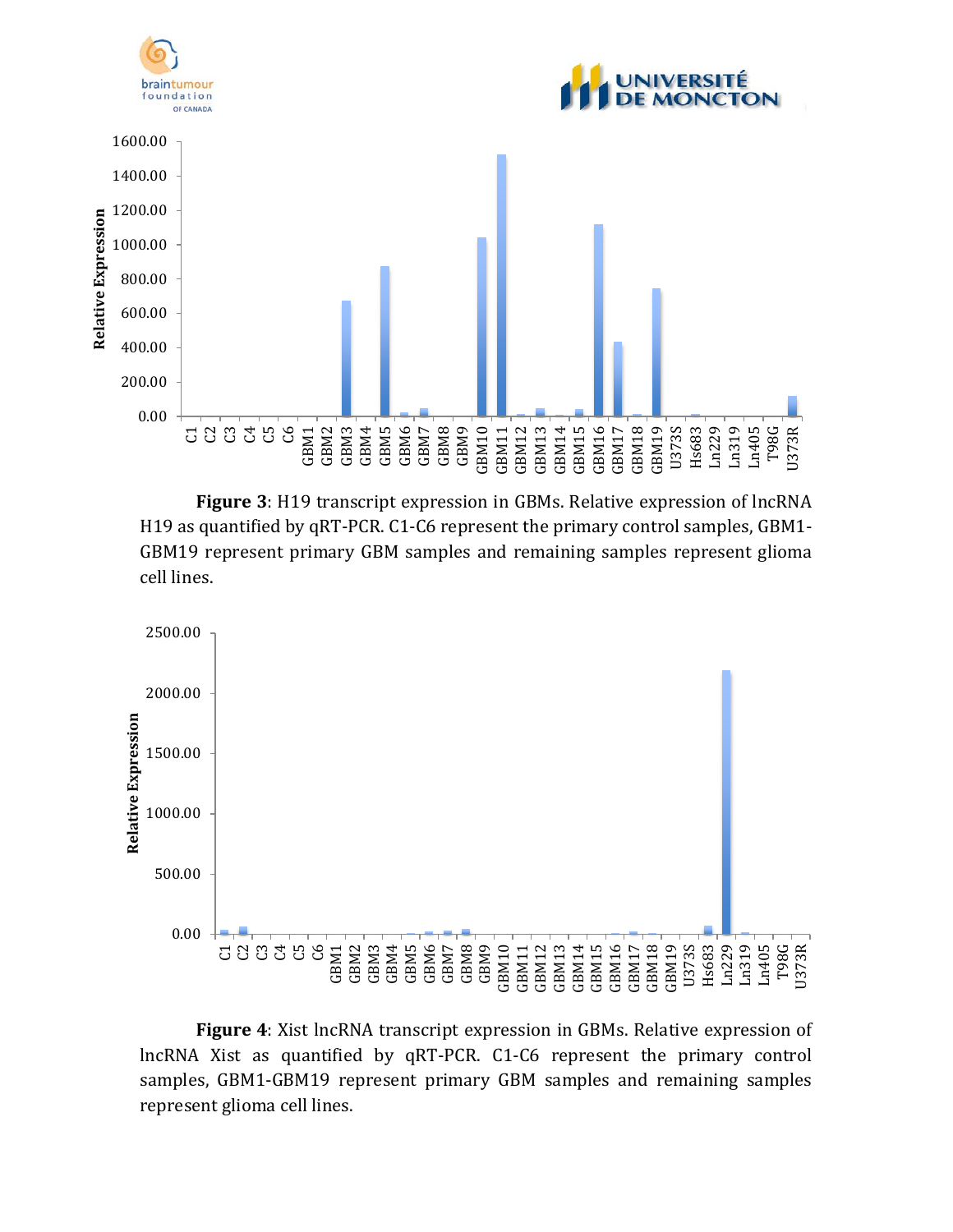

**Figure 5**: LncRNA CCAT2 levels in multiple glioma samples as assessed by qRT-PCR. C1-C6 represent the primary control samples, GBM1-GBM19 represent primary GBM samples and remaining samples represent glioma cell lines.



**Figure 6**: Relative expression of lncRNA Tug1 in glioma samples as measured via qRT-PCR. C1-C6 represent the primary control samples, GBM1-GBM19 represent primary GBM samples and remaining samples represent glioma cell lines.